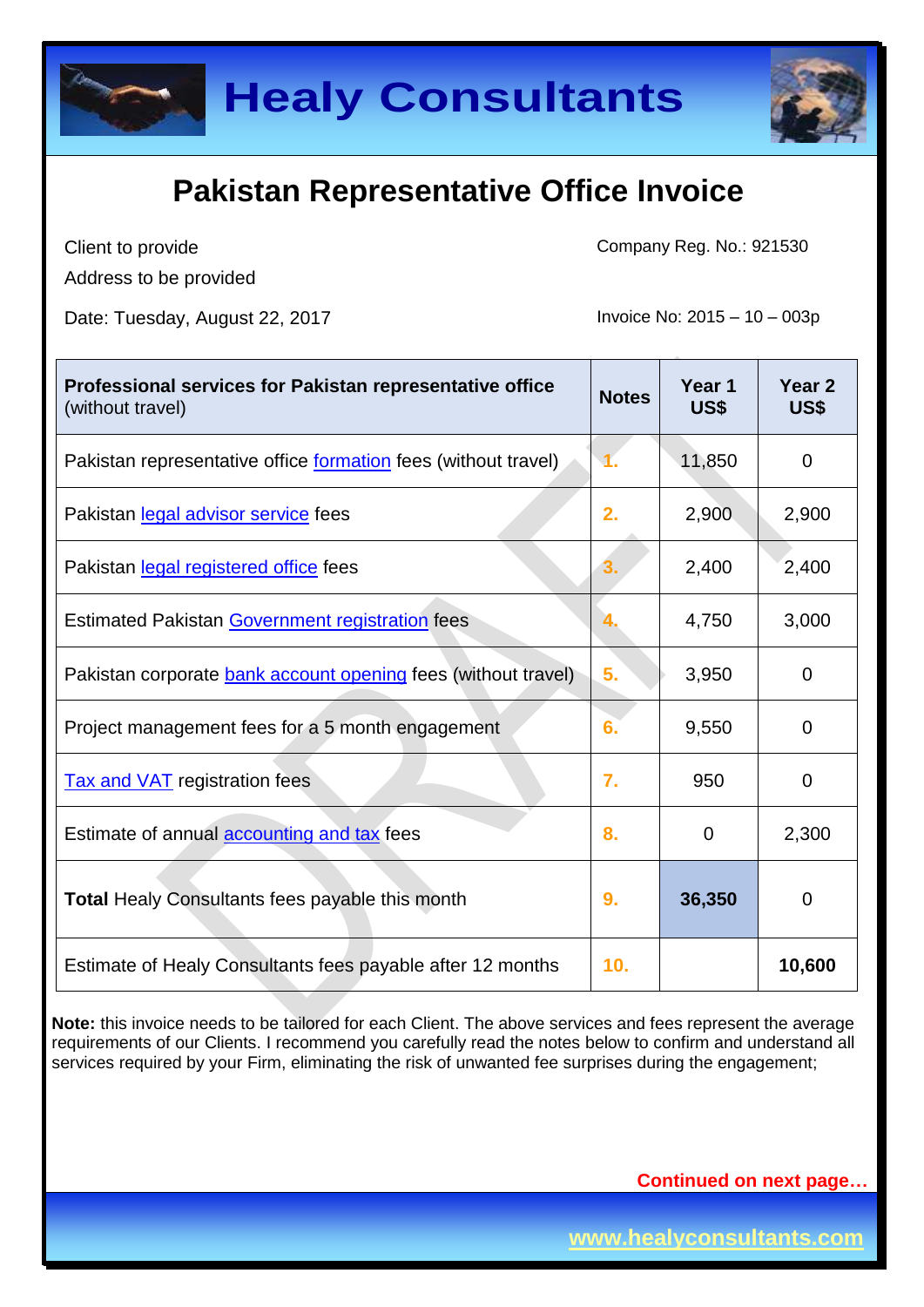



#### *Notes to invoice above*

**1.** Healy Consultants fees to efficiently and effectively complete Pakistan representative office registration within [nine weeks](http://www.healyconsultants.com/pakistan-company-registration/fees-timelines/#timelines) (click link) by **i)** securing approval for foreign representative office registration with the Board of Investment [\(BOI\)](http://boi.gov.pk/) **iii)** settlement of our accountant and lawyer fees and **iv)** preparing a high quality representative office registration application for the [SECP](http://www.secp.gov.pk/) and **v**) obtaining security clearance of the foreign parent company;

All [engagement fees](http://www.healyconsultants.com/company-registration-fees/) (click link) are agreed and paid up front and agree to the fees published on our country web pages. Consequently, there are no hidden fees, surprises or ambushes throughout the engagement. All engagement deadlines are agreed up front in the form of a [detailed](http://www.healyconsultants.com/index-important-links/example-project-plan/)  [project plan,](http://www.healyconsultants.com/index-important-links/example-project-plan/) mapping out [deliverables](http://www.healyconsultants.com/deliverables-to-our-clients/) by week throughout the engagement term;



Every week during the engagement, Healy Consultants will email our Client a [detailed status](http://www.healyconsultants.com/index-important-links/weekly-engagement-status-email/)  [update.](http://www.healyconsultants.com/index-important-links/weekly-engagement-status-email/) Our Client is immediately informed of engagement problems together with solutions. Your dedicated engagement manager is reachable by phone, Skype, live chat and email and will communicate in your preferred language;

- **2.** In accordance with the [Companies Ordinance of 1984,](http://www.bu.edu/bucflp/files/2012/01/Companies-Ordinance-of-1984.pdf) each Pakistan LLC must appoint a legal advisor, who may be a natural person or a body corporate, but the legal advisor must be resident in Pakistan. Healy Consultants will act as your Pakistan legal advisor, for which our annual responsibilities include **i)** preparing and filing the legal annual return; **ii)** securely maintaining company records; **iii)** liaising with the Pakistan government on our Client's behalf; **iv)** legal filing of changes of company structure; and **v)** reminding our Client of statutory deadlines;
- **3.** In accordance with **Pakistan law**, an LLC shall as from the date of its incorporation have a legal registered office in Pakistan, to which all official government communications and notices may be addressed. To comply with this statutory requirement, Healy Consultants' Pakistan office will be the registered office address for your company. Thereafter, this address will be used to receive government correspondence including **i)** tax letters **ii)** notice of the legal annual return; and **iii)** all government communications. Most of our Clients wish to place Healy Consultants' [office address](http://www.healyconsultants.com/corporate-outsourcing-services/company-secretary-and-legal-registered-office/) on invoices, contracts, websites and business cards;
- **4.** This fee is an estimate of government costs payable during your Firm's engagement. For transparency purposes, all government fee payments will be supported by original receipts and invoices. Examples of government costs include **i)** obtaining digital signatures and **ii)** obtaining the certificate of registration. Following engagement completion, Healy Consultants will refund our Client any excess of funds received over actual Government costs paid;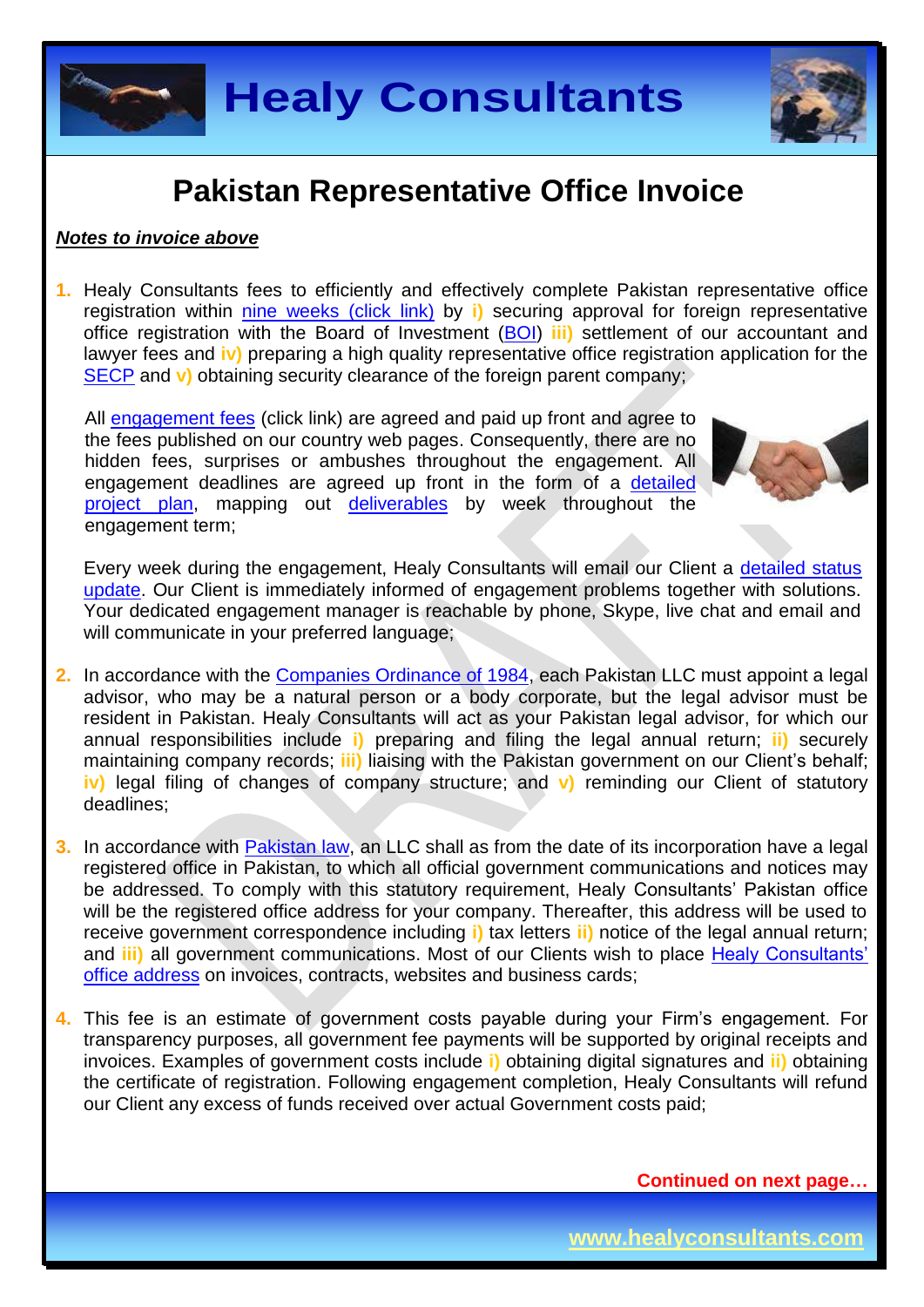



**5.** Healy Consultants will be pleased to open a Pakistan corporate bank account without our Client travel. It is a time consuming task, and Healy Consultants will shelter our Client from the associated administrative challenges. As you can appreciate, it is a difficult task to obtain bank account approval through a newly formed company when shareholders, directors and bank signatories reside overseas. Healy Consultants will prepare a business plan for the bank to optimize the probability of corporate bank account approval. Depending on our Client's business and nationality, there is a 60% probability the banks will request a bank signatory to travel for a one hour bank interview. Healy Consultants will try its best to negotiate with the bank for a travel exemption. If our Client must travel to Pakistan for corporate bank account opening, Healy Consultants will refund our Client US\$950;

In accordance with [Pakistan Company Law,](http://www.bu.edu/bucflp/files/2012/01/Companies-Ordinance-of-1984.pdf) a Pakistan representative office must maintain at all times a corporate bank account in the country. If our Client is not comfortable with only a Pakistan corporate bank account, Healy Consultants will be pleased to open [an international](http://www.healyconsultants.com/international-banking/)  [corporate bank account](http://www.healyconsultants.com/international-banking/) (click link) outside of Pakistan. Examples include New York, Germany, Liechtenstein, Austria, Bulgaria, South Africa, Australia, London, South America or Dubai. All banks will be top tier banks in these countries with excellent internet banking services. Example of our global banking partners include HSBC, Standard Chartered Bank, Citibank, Barclays, Standard bank, ANZ bank, VTB bank, UBS, Credit Suisse;

The banks enjoys ultimate power of approval of corporate bank account applications. Consequently, guaranteed success is outside of Healy Consultants' control. What is inside our control is the preparation and submission of a high quality bank application that maximizes the likelihood of approval. To date, we enjoy a 100% approval record because of our global [banking relationships](http://www.healyconsultants.com/international-banking/corporate-accounts/) and determination.







Global banks continue to tighten corporate bank account opening procedures, their internal compliance departments completing more thorough due diligence of Clients. Consequently, our Clients should expect the bank account approval period to take up to 4 weeks. Furthermore, global banks now require evidence of proof of business in the country where the corporate bank account will be, including sales contracts or lease agreement;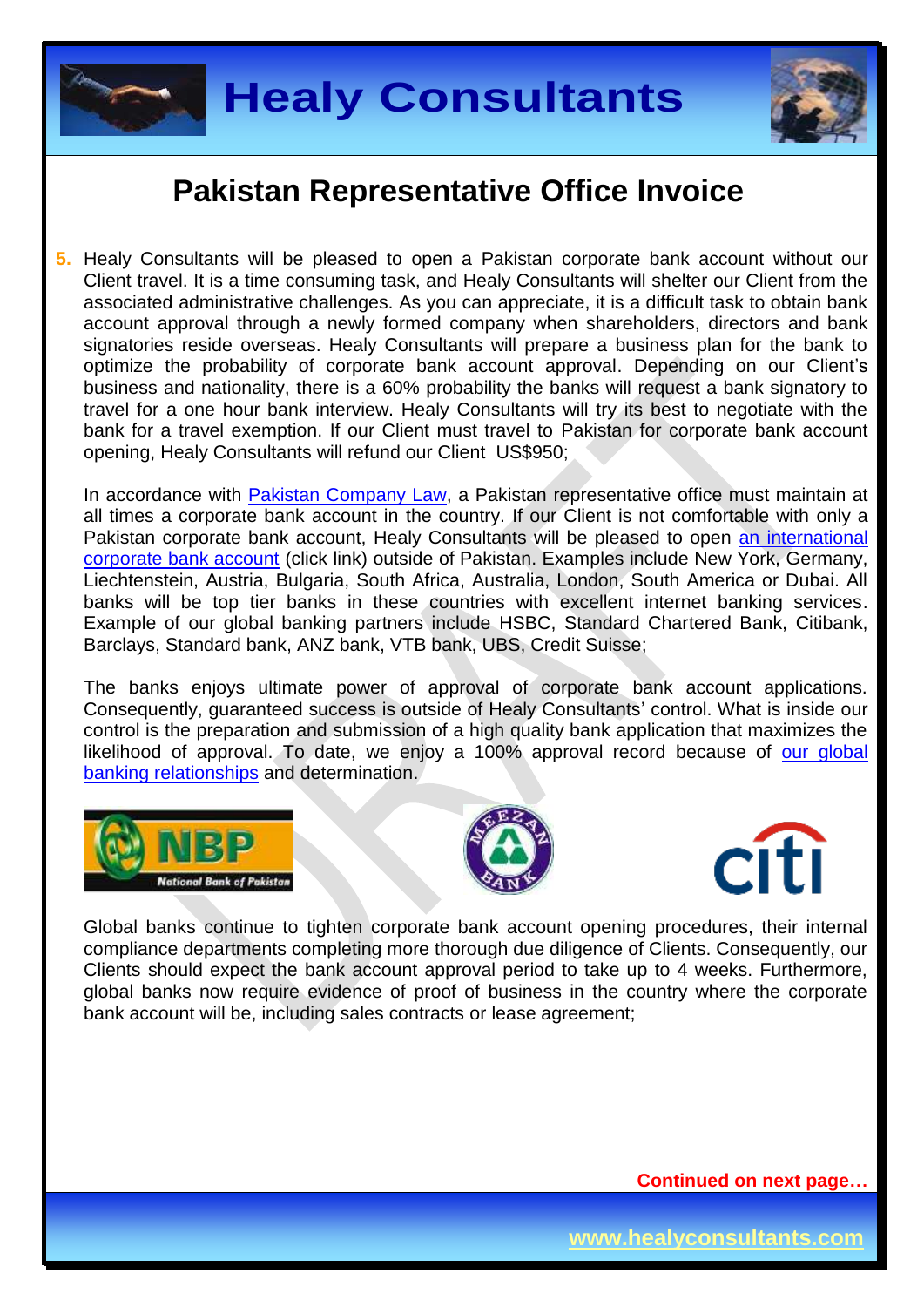



**6.** This cost includes Healy Consultants fees to thoroughly research and plan Pakistan business set up for our Client including **i)** payment of retainer fees to multiple lawyers, accountants and other consulting firms **ii)** preparation of a detailed project plan with timelines **iii)** time taken to determine the optimum Pakistan corporate structure, including preparation of a detailed comparison table of entities **iv)** ascertain the specific accounting, tax, legal and compliance considerations **v)** finding solutions to [challenges that occur](http://www.healyconsultants.com/engagement-project-management/) throughout the engagement and **vi)** completing a detailed, 23-page engagement strategy document from all of the above;

This cost also includes Healy Consultants' fees to efficiently and effectively project manage and timely complete our Client's engagement including **i)** injecting the paid up share capital on our Client's behalf and **ii)** collating and supervising the legalisation and attestation of all documents **iii)** weekly detailed engagement status updates to our Client and **iv)** weekly Friday conference call and **v)** finding solutions to unexpected challenges throughout the engagement;

Healy Consultants' project management fees also include the time taken to devise the strategies as to how to **i)** minimise the engagement period **ii)** complete the engagement without our Client travelling **iii)** avoid the need for a Pakistan local shareholder **iv)** avoid the need for a specific regulatory license **v)** open a Pakistan corporate bank account without Pakistan sponsor involvement **vi)** secure a virtual office address with minimum cost;

The Pakistan representative office registration is a long and complicated process for foreign investors. Healy Consultants will liaise with multiple independent lawyers and accounting firms to ensure that **i)** your Firm complies with Pakistan commercial regulations **ii)** your Firm's interests are well protected and **iii)** your Firm enjoys all possible tax benefits;

- **7.** In accordance with Pakistan law, each entity must register for representative office corporation tax and each foreign individual director must secure a national tax number (NTN) at the [Federal Board of Revenue;](http://www.fbr.gov.pk/)
- **8.** For an active representative office, these **accounting and tax** fees are an estimate of Healy Consultants fees to efficiently and effectively discharge your annual representative office accounting and tax obligations. Following receipt of a set of draft accounting numbers from your representative office, Healy Consultants will more accurately advise accounting and tax fees. For a dormant representative office, Healy Consultants fees are only US\$950;

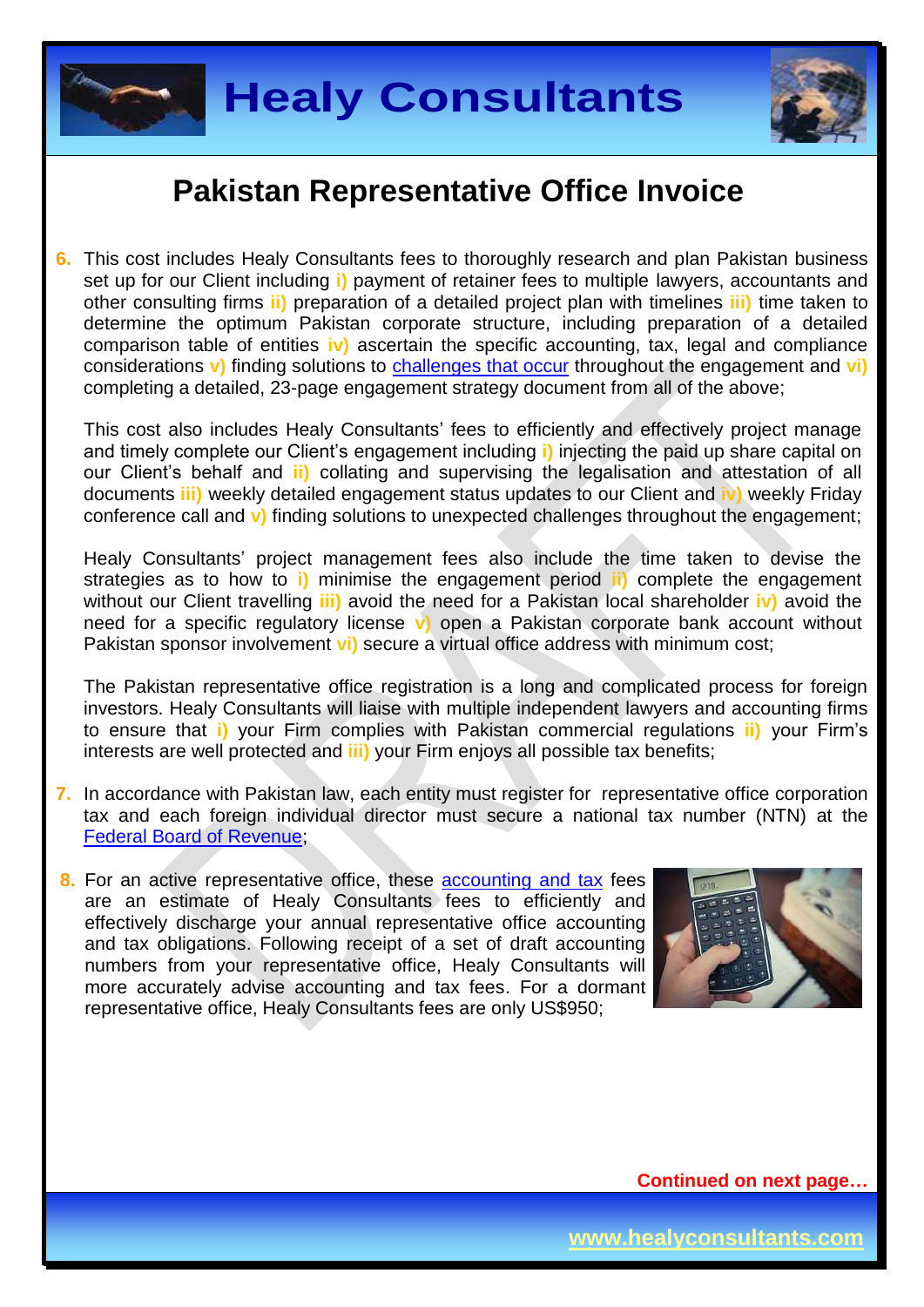



- **9.** All fees quoted in this invoice correspond to fees quoted [on Healy Consultants'](http://www.healyconsultants.com/company-registration-fees/) website. Please review this invoice carefully to identify errors. During the rush of the business day, it is possible that Healy Consultants inadvertently made fee calculation errors, typing errors or omitted services or omitted historic fee payments from Clients. In the unfortunate event you identify invoice errors, please revert to me directly re the same. I apologize in advance if I or my staff made invoice errors;
- **10.**Assuming our Clients re-engage Healy Consultants in year 2, this fee is an estimate of the fees payable next year, 12 months after the date of representative office registration;
- **11.**The fees quoted in this invoice are a prediction of the fees required to efficiently and effectively complete this engagement in a timely manner. If during the engagement Healy Consultants realizes that the project is more complex than anticipated, requiring a large additional investment of time, my Firm will revert to request additional fees. If Healy Consultants completes the engagement faster and more easily than expected, Healy Consultants is happy to refund some fees to our Client;
- **12.**Representative office business activities are limited to **i)** market research **ii)** Client after sales support and **iii)** promoting the business of the parent company and **iv)** export promotion. The parent company will be allowed to operate the RO for a period of 1- 5 years, after which the company will submit an application to the [Board of Investment](http://boi.gov.pk/Services/ServiceProcessWizard.aspx?sid=4) to continue operations;
- 13. Engage Healy Consultants to [project manage](http://www.healyconsultants.com/project-manage-engagements/) business set up in every country on the planet. We are the best in the [world](http://www.healyconsultants.com/best-in-the-world/) at what we do, timely completing [the A to Z](http://www.healyconsultants.com/a-to-z-of-business-set-up/) of every country engagement;
- 14. In accordance with Pakistan [Board of Investment](http://boi.gov.pk/Services/ServiceProcessWizard.aspx?sid=4) regulations, there is no minimum deposit requirement for a Pakistani representative office. However, Healy Consultants recommends our Clients to inject at least US\$1,000 into their representative office corporate bank account. To optimize engagement efficiency and minimize delays, Healy Consultants is happy to deposit these funds on behalf of our clients;
- **15.**If our Client and Healy Consultants properly plan this engagement, our Clients' will *not* have to travel during this engagement. Healy Consultants will efficiently and effectively complete representative office registration and corporate bank account opening in a timely manner without our Client presence. Instead, our Client will need to **i)** sign and get documents legalized in the embassy in their country of origin and **ii)** courier the originals to Healy Consultants office;

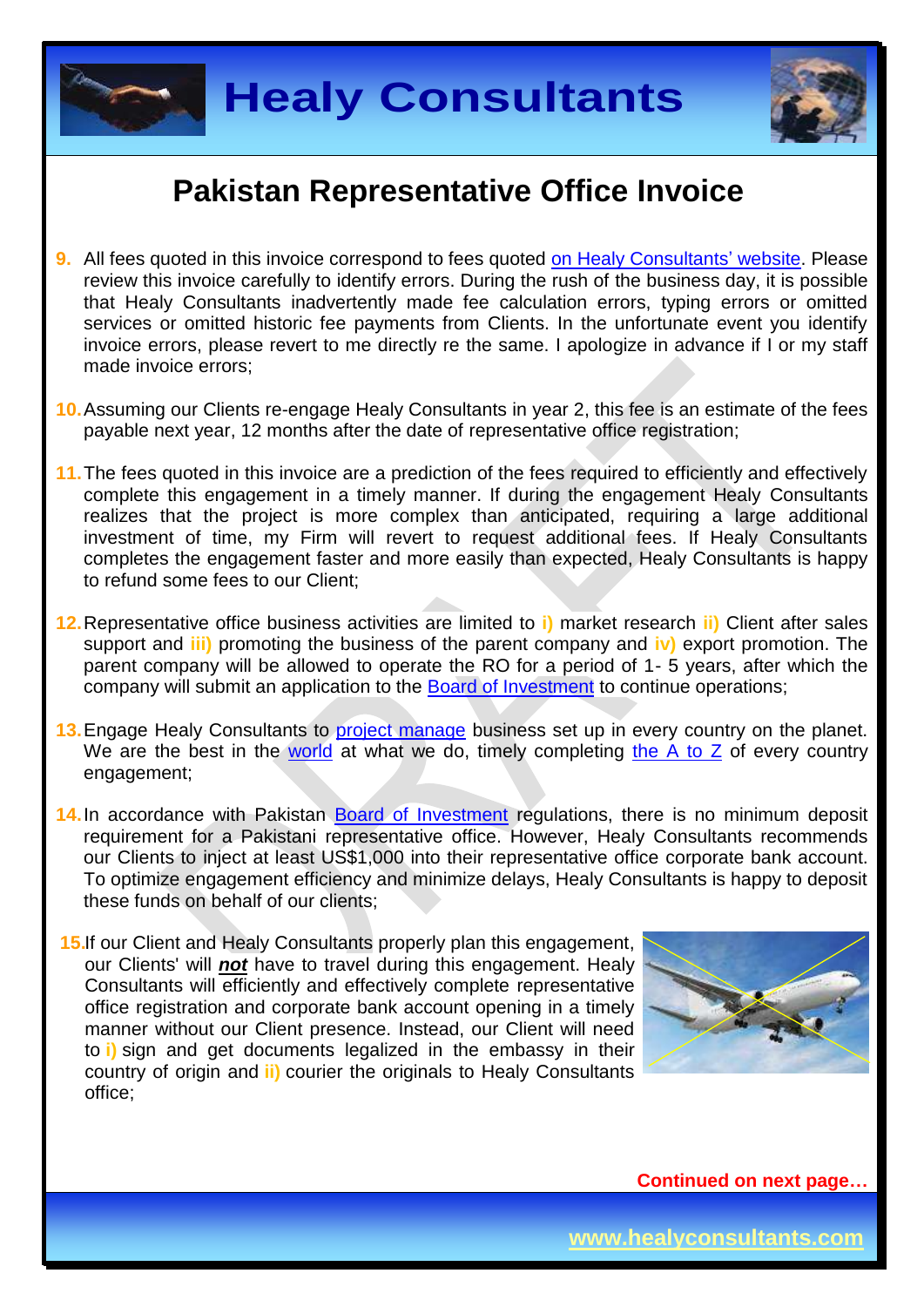



- **16.**Depending on our Client's business and nationality, the Pakistan Government may require a special regulatory license to carry on your business in the country. Healy Consultants will assist our Client secure license approval; there may be additional engagement fees. However, the Government enjoys ultimate power of approval of representative office registrations and business licenses;
- 17. In accordance with Pakistan [Board of Investment,](http://boi.gov.pk/Services/ServiceProcessWizard.aspx?sid=4) every Pakistan representative office must appoint a legal representative who must be ordinarily resident in Pakistan. To minimize complexity, Healy Consultants recommends our Client appoint one staff member already in Pakistan. If our Client is uncomfortable with this strategy, Healy Consultants will provide a nominee legal representative office representative. Our annual fee for the same is US\$6,600 per nominee;
- 18. If our Client requires additional nominee services [\(click link\),](http://www.healyconsultants.com/corporate-outsourcing-services/nominee-shareholders-directors/) Healy Consultants will be pleased to assist. Our fee to be nominee director amounts to US\$6,600 per annum. Being the director of a Client's company exposes Healy Consultants to reputation, litigation and financial risk;
- 19. If required, Healy Consultants will be pleased to assist your firm to secure employee [visa](http://www.healyconsultants.com/pakistan-company-registration/formation-support-services/) approvals. Our fee is US\$2,950 for the first employee, US\$1,950 for the second employee, US\$950 per employee thereafter. Our employee visa fees includes preparation of a quality visa application and submitting to the correct Government immigration officers. The Government enjoys ultimate power of approval of visa applications. Consequently, guaranteed success is outside of Healy Consultants' control. What is inside our control is the preparation and submission of a high quality immigration visa application that maximizes the likelihood of visa approval;
- **20.**Some of our Clients request Healy Consultants to provide temporary shared [office space](http://www.healyconsultants.com/virtual-office/) for 6 months until their preferred business premises is found. If your Firm requires this service, our one-time fee is US\$950. Monthly rental thereafter is paid directly to the landlord, independently of Healy Consultants;
- **21.**Monthly, quarterly and mid-year Government tax obligations include filing **i)** monthly sales tax returns **ii)** monthly withholding tax returns and **iii)** reports on quarterly general meetings. If you need our help, Healy Consultants can complete monthly Government reporting for a monthly fee of US\$860. Healy Consultants monthly support will include i) receive in dropbox the monthly invoices from our client ii) label monthly bank statement transactions iii) preparation and submission of VAT returns and iv) submission of monthly employee payroll reporting;
- **22.**It is important our Clients are aware of their personal and corporate tax obligations in their country of residence and domicile. Let us know if you need Healy Consultants help to clarify your local and international annual tax reporting obligations;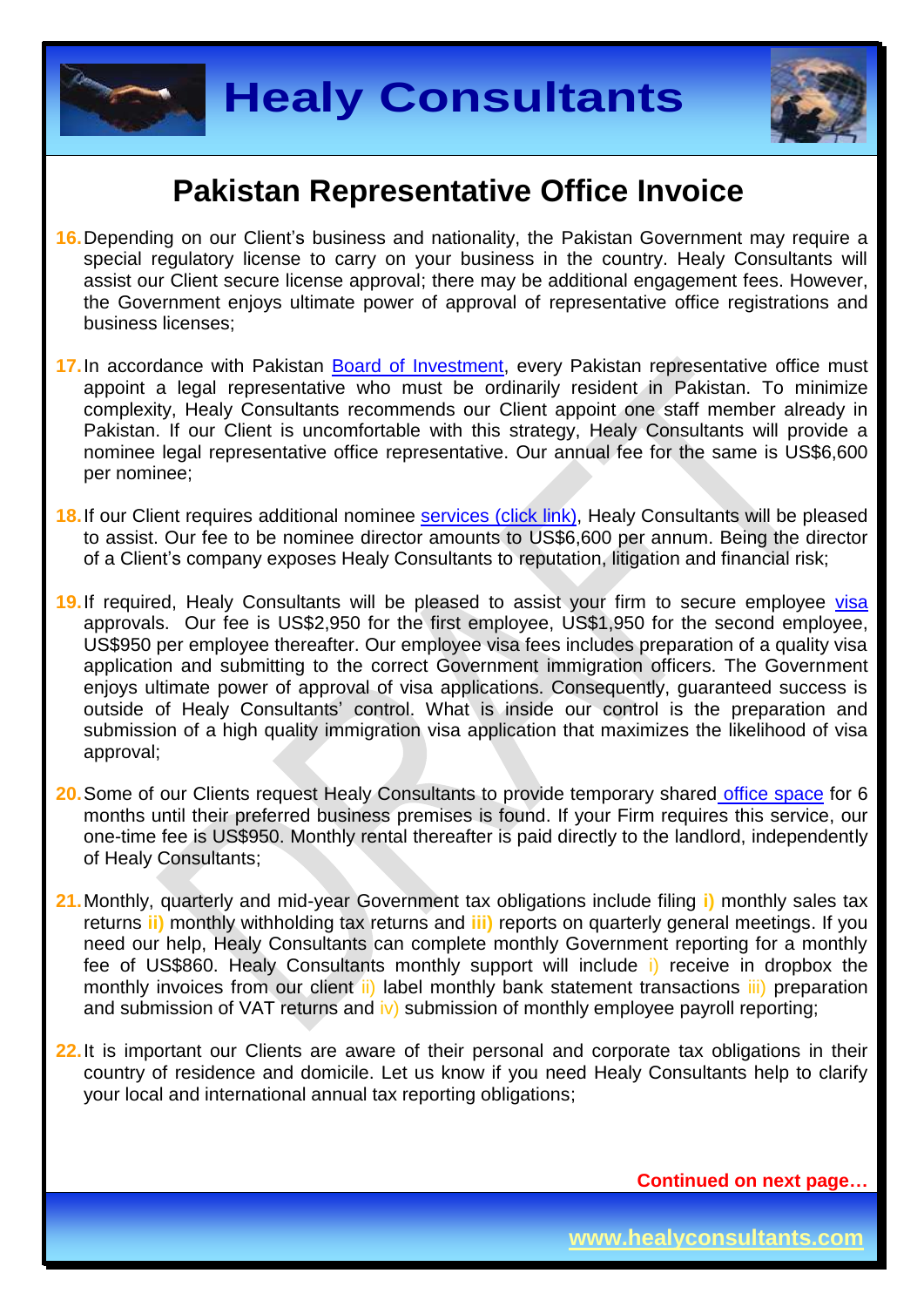



**23.**During the engagement, parent company shareholders and directors' documents may need to be translated into the local language; before the Government and Bank approves representative office registration and corporate bank account opening respectively. Consequently, our Client should budget for possible additional translation and embassy attestation fees. Either our Client or Healy Consultants can complete this administrative task;

As always, Healy Consultants will negotiate with all third parties to eliminate or reduce additional engagement costs. For transparency purposes, all third party fee payments will be supported by original receipts and invoices. Examples of possible third party payments include **i)** embassy fees **ii)** notary public costs **iii)** official translator fees;

- **24.**Some of our Clients' require an [immediate country](http://www.healyconsultants.com/turnkey-solutions/) solution. With this strategy, within a day Healy Consultants can supply our Client **i)** an existing dormant Pakistan company number and **ii)** an already approved Pakistan corporate bank account number and **iii)** a business address. Turnkey solutions are attractive to those entrepreneurs who wish to immediately. close a country deal, sign a contract or invoice a customer;
- 25. As stipulated on our **[business website](http://www.healyconsultants.com/)** and in section 3 of our engagement letter, Healy Consultants will only commence the engagement following **i)** settlement of our fees and **ii)** completion and signing of our legal engagement letter;
- 26. Healy Consultants will only incorporate your company after 75% of due diligence [documentation](http://www.healyconsultants.com/due-diligence/) is received by email. Healy Consultants will only open a corporate bank account after 100% of the Client's original due diligence documentation is received by courier;
- **27.**During the annual renewal engagement with our Client, our in-house [Legal and Compliance](http://www.healyconsultants.com/about-us/key-personnel/cai-xin-profile/)  [Department \(click link\)](http://www.healyconsultants.com/about-us/key-personnel/cai-xin-profile/) reviews the quality and completeness of our Client file. Consequently, Healy Consultants may revert to our Client to ask for more up to date due diligence [documentation;](http://www.healyconsultants.com/due-diligence/)
- **28.**To assist our Clients to minimize foreign exchange costs, we offer the payment in SG\$, Euro, Pounds or US\$. Kindly let me know in which currency your Firm prefers to settle our fees and I will send an updated invoice, thank you:
- **29.**Some of our Clients' engage Healy Consultants to [recruit \(click link\)](http://www.healyconsultants.com/corporate-outsourcing-services/how-we-help-our-clients-recruit-quality-employees/) local employees. We have a lot of experience in this area and we are quite skilled at securing quality candidates for our Clients';